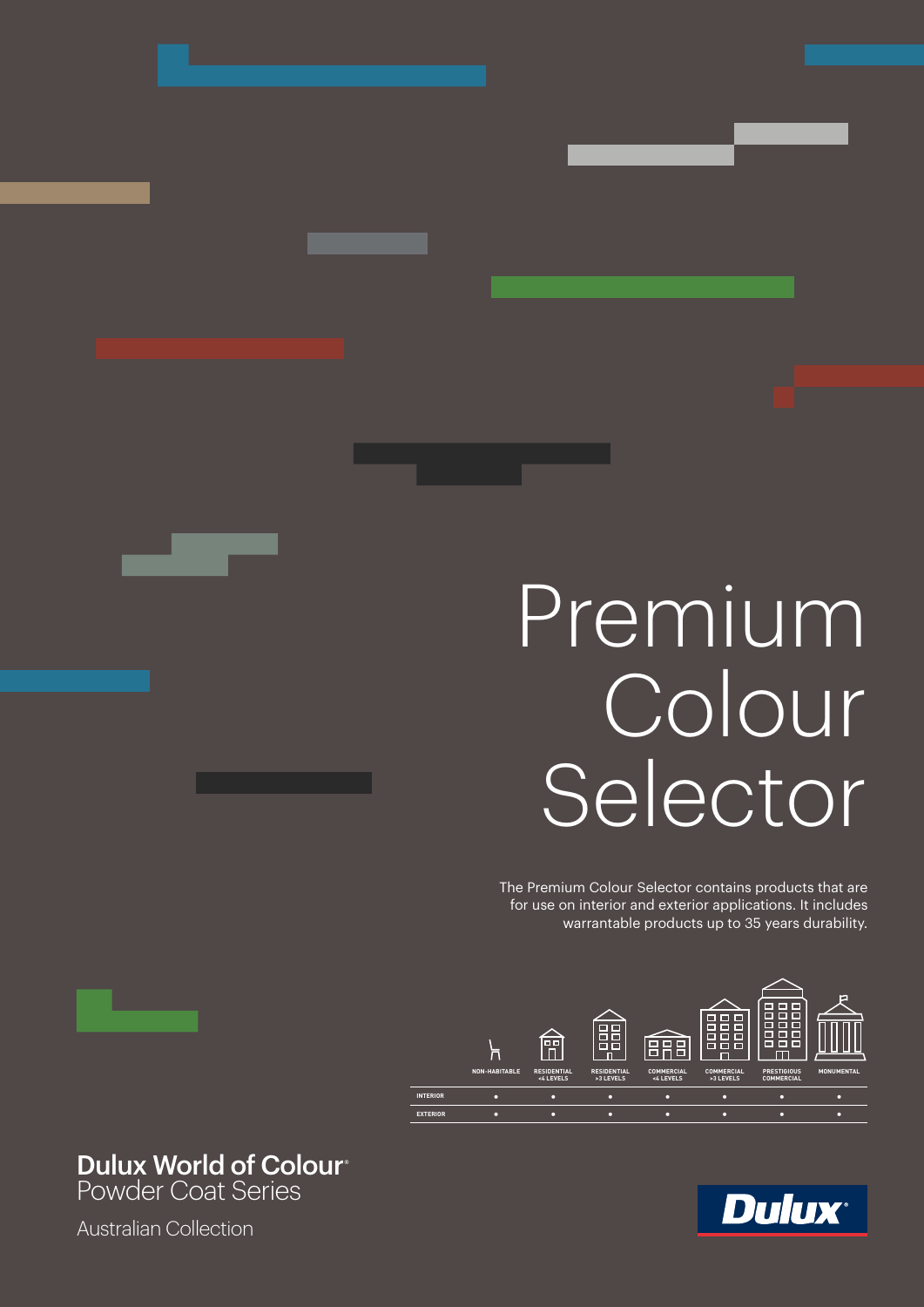# Dulux Powder Coat Premium Colour Selector



Subtle and neutral solid colours delivered with warranty grade\* advanced super durable polyester thermosetting powder. See product suitability tables for recommended usage.

| ZEUS ARCTIC WHITE<br>Satin 90058851 | ZEUS APPLIANCE WHITE<br>Satin 90058853  | ZEUS WHITE<br>Gloss 9001110G            | ZEUS CHALK USA<br>Gloss 90073713          |
|-------------------------------------|-----------------------------------------|-----------------------------------------|-------------------------------------------|
|                                     |                                         |                                         |                                           |
| <b>ZEUS TALC</b><br>Satin 90084682  | ZEUS MATT CANVAS CLOTH<br>Matt 9007327M | <b>ZEUS LUNAR GREY</b><br>Matt 90088417 | <b>ZEUS SILVER GREY</b><br>Gloss 90051272 |
|                                     |                                         |                                         |                                           |
| ZEUS GREY<br>Satin 90088416         | ZEUS TIMBERLAND<br>Satin 9007315S       | ZEUS CHARCOAL<br>Satin 90087732         | <b>ZEUS DARK GREY</b><br>Matt 90051275    |
|                                     |                                         |                                         |                                           |

ZEUS MONUMENT® Satin 9007307S



Matt 9008189M



ZEUS LUNAR ECLIPSE Satin 90087734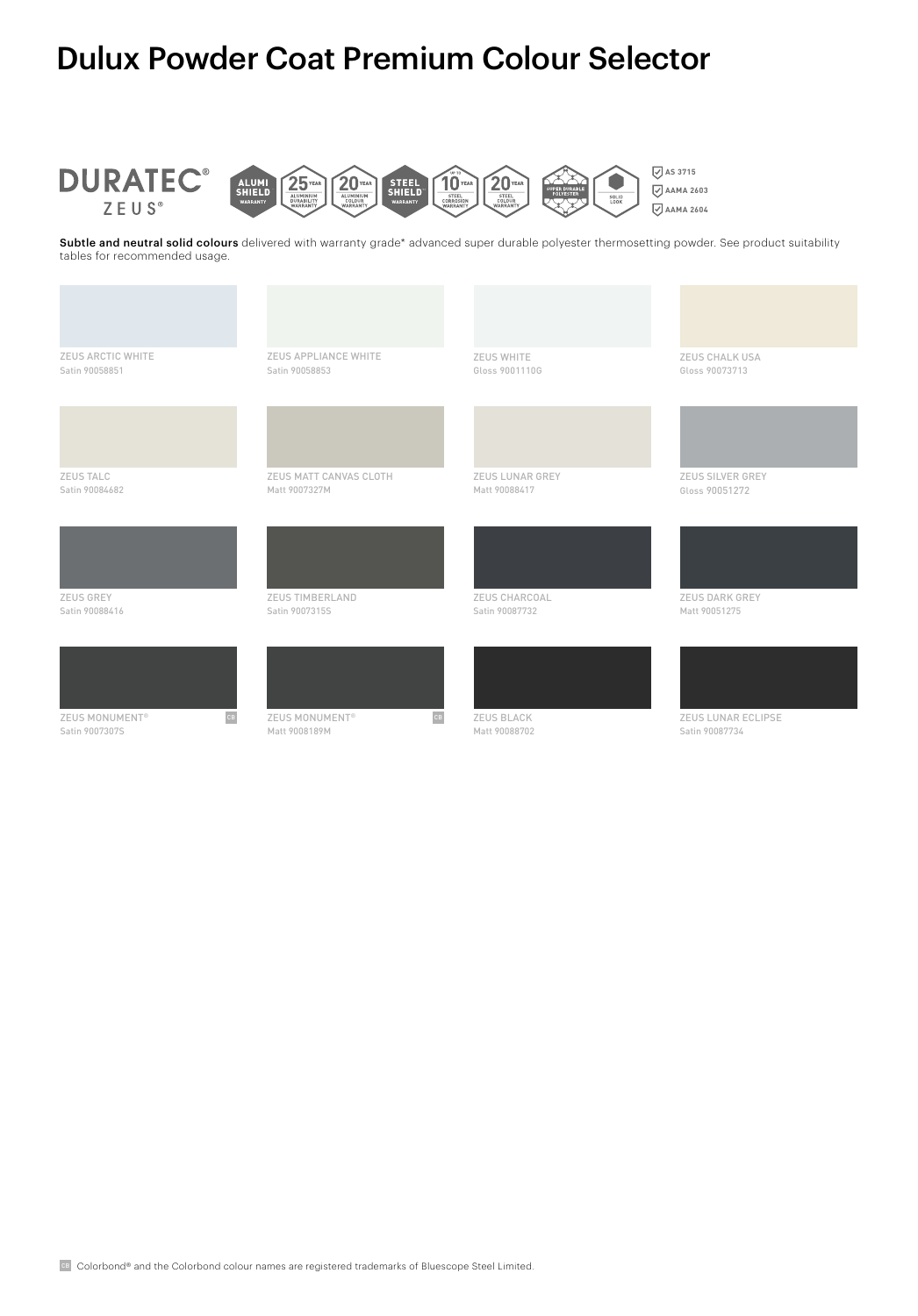

Beautiful decorative pearlescent colours delivered with warranty grade\* advanced super durable polyester thermosetting powder. See product suitability tables for recommended usage.





**AS 3715** 10 STEEL<br>SHIELL **AAMA 2603 AAMA 2604**

Fun, bright solid colours for a big impact delivered with warranty grade\* advanced super durable polyester thermosetting powder. See product suitability tables for recommended usage.



\* All Dulux Duratec products are supported by Dulux Alumi Shield and Dulux Steel Shield warranties when applied by a Dulux Accredited Powder Coater to the warranty specification on recommended project types and conditions. For more information visit duluxpowders.com.au/warranties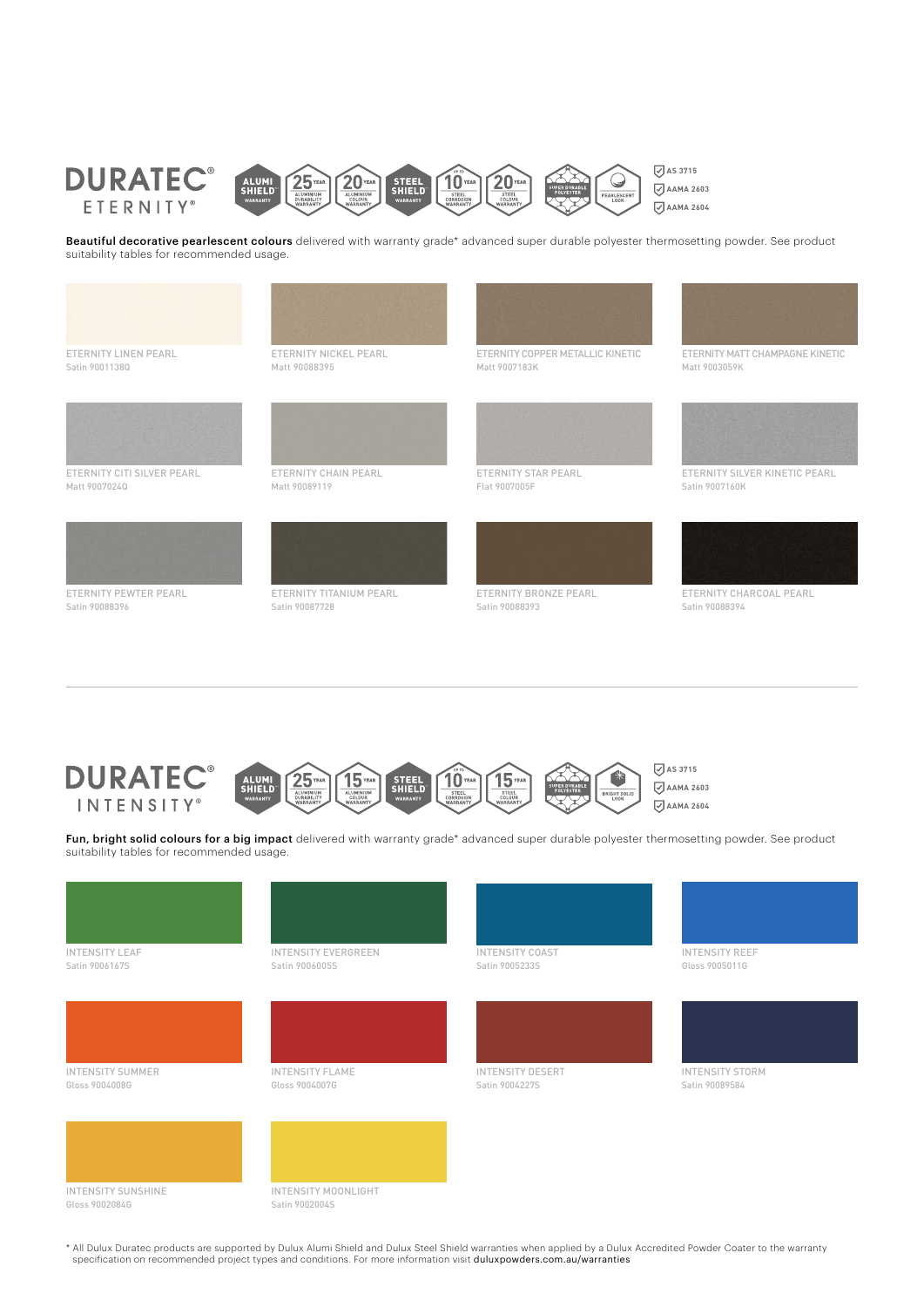

A unique anodised look, designed to subtly change in appearance as light conditions alter in the day delivered with warranty grade\* advanced super durable polyester thermosetting powder. See product suitability tables for recommended usage.



# TRADITIONAL



Flat 9068183K





Flat 9067645F





Flat 9068184K



BLACK ACE Flat 9069116F

cB Colorbond® and the Colorbond colour names are registered trademarks of Bluescope Steel Limited.

\* All Dulux Electro products are supported by Dulux Alumi Shield and Dulux Steel Shield warranties when applied by a Dulux Accredited Powder Coater to the warranty specification on recommended project types and conditions. For more information visit duluxpowders.com.au/warranties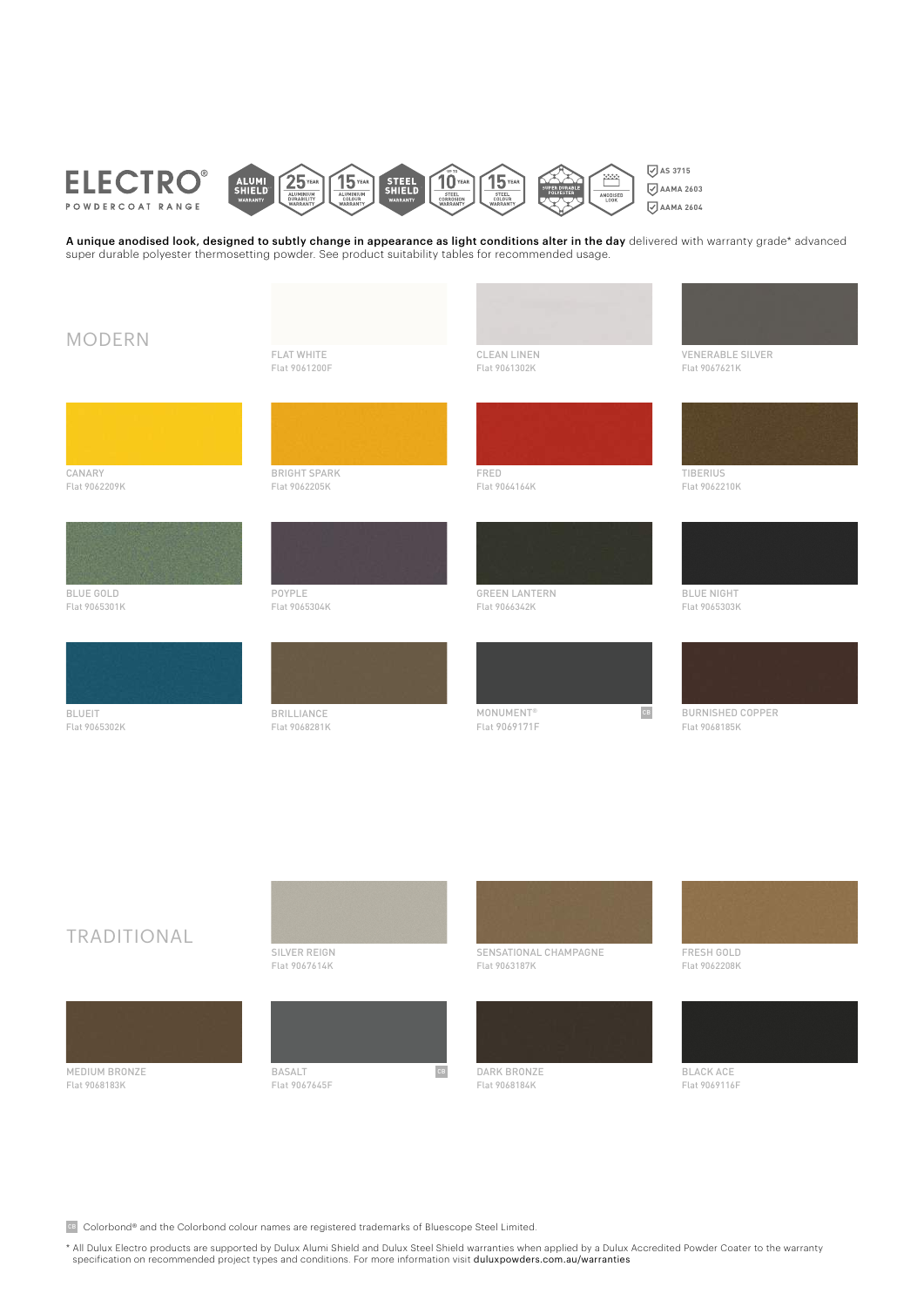



Subtle and neutral solid colours delivered with warranty grade\* advanced ultra durable fluoropolymer thermosetting powder. See product suitability tables for recommended usage.

## ULTRA DURABLE

XTREME™ WHITE Satin 9641157M







XTREME™ SILVER Satin 9647273Q



Matt 9647297M



Matt 96456970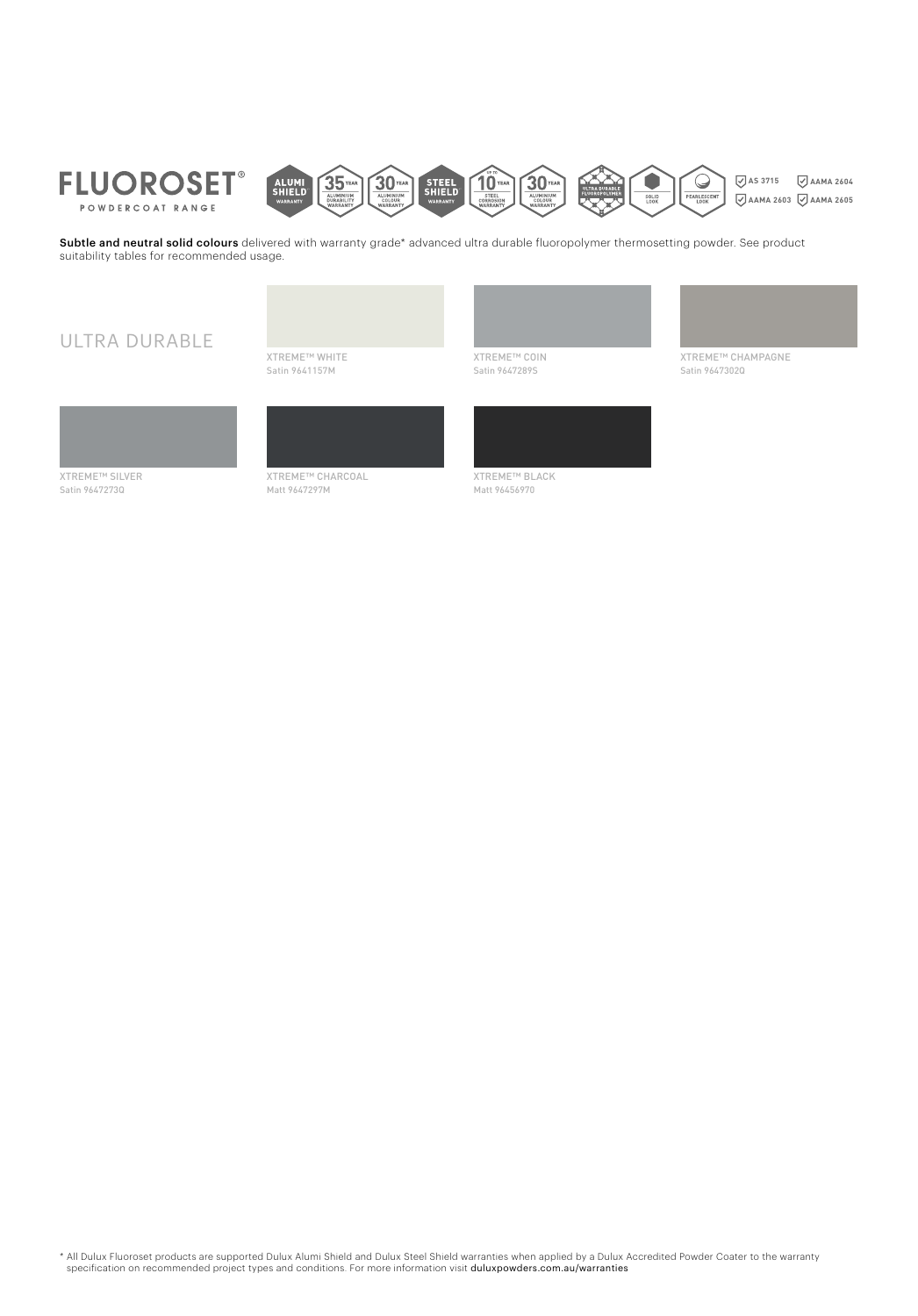### Premium Product Range

| <b>RANGE</b>       | <b>COLOUR NAME</b>                      | <b>FINISH</b> | <b>LOOK</b>          | <b>COLORBOND®</b>      | <b>PRODUCT CODE</b>  | R         | G         | в         | LRV       |
|--------------------|-----------------------------------------|---------------|----------------------|------------------------|----------------------|-----------|-----------|-----------|-----------|
| Duratec Eternity   | <b>Eternity Bronze Pearl</b>            | Satin         | Pearlescent          |                        | 90088393             | 82        | 74        | 62        | 10%       |
| Duratec Eternity   | <b>Eternity Chain Pearl</b>             | Matt          | Pearlescent          |                        | 90089119             | 168       | 171       | 168       | 45%       |
| Duratec Eternity   | <b>Eternity Charcoal Pearl</b>          | Satin         | Pearlescent          |                        | 90088394             | 55        | 54        | 55        | 6%        |
| Duratec Eternity   | Eternity Citi Silver Pearl              | Matt          | Pearlescent          |                        | 9007024Q             | 172       | 176       | 179       | 48%       |
| Duratec Eternity   | <b>Eternity Copper Metallic Kinetic</b> | Matt          | Pearlescent          |                        | 9007183K             | 146       | 134       | 124       | 29%       |
| Duratec Eternity   | <b>Eternity Linen Pearl</b>             | Satin         | Pearlescent          |                        | 9001138Q             | 222       | 219       | 207       | 73%       |
| Duratec Eternity   | Eternity Matt Champagne Kinetic         | Matt          | Pearlescent          |                        | 9003059K             | 157       | 151       | 142       | 36%       |
| Duratec Eternity   | <b>Eternity Nickel Pearl</b>            | Matt          | Pearlescent          |                        | 90088395             | 165       | 158       | 146       | 39%       |
| Duratec Eternity   | <b>Eternity Pewter Pearl</b>            | Satin         | Pearlescent          |                        | 90088396             | 124       | 129       | 129       | 26%       |
| Duratec Eternity   | Eternity Silver Kinetic Pearl           | Satin         | Pearlescent          |                        | 9007160K             | 151       | 154       | 156       | 37%       |
| Duratec Eternity   | <b>Eternity Star Pearl</b>              | Flat          | Pearlescent          |                        | 9007005F             | 156       | 159       | 159       | 39%       |
| Duratec Eternity   | <b>Eternity Titanium Pearl</b>          | Satin         | Pearlescent          |                        | 90087728             | 89        | 91        | 88        | 14%       |
| Duratec Intensity  | <b>Intensity Coast</b>                  | Satin         | <b>Bright Solid</b>  |                        | 9005233S             | 13        | 94        | 134       | 13%       |
| Duratec Intensity  | Intensity Desert                        | Satin         | <b>Bright Solid</b>  |                        | 9004227S             | 139       | 57        | 46        | 12%       |
| Duratec Intensity  | Intensity Evergreen                     | Satin         | <b>Bright Solid</b>  |                        | 9006005S             | 38        | 96        | 62        | 12%       |
| Duratec Intensity  | Intensity Flame                         | Gloss         | <b>Bright Solid</b>  |                        | 9004007G             | 180       | 44        | 41        | 14%       |
| Duratec Intensity  | Intensity Leaf                          | Satin         | <b>Bright Solid</b>  |                        | 9006167S             | 75        | 137       | 65        | 24%       |
| Duratec Intensity  | Intensity Moonlight                     | Satin         | <b>Bright Solid</b>  |                        | 9002004S             | 238       | 207       | 65        | 66%       |
| Duratec Intensity  | Intensity Reef                          | Gloss         | <b>Bright Solid</b>  |                        | 9005011G             | 39        | 105       | 184       | 18%       |
| Duratec Intensity  | <b>Intensity Storm</b>                  | Satin         | <b>Bright Solid</b>  |                        | 90089584             | 42        | 51        | 79        | 6%        |
| Duratec Intensity  | Intensity Summer                        | Gloss         | <b>Bright Solid</b>  |                        | 9004008G             | 230       | 90        | 35        | 28%       |
| Duratec Intensity  | <b>Intensity Sunshine</b>               | Gloss         | <b>Bright Solid</b>  |                        | 9002084G             | 231       | 171       | 54        | 50%       |
| Duratec Zeus       | Zeus Appliance White                    | Satin         | Solid                |                        | 90058853             | 240       | 244       | 239       | 91%       |
| Duratec Zeus       | Zeus Arctic White                       | Satin         | Solid                |                        | 90058851             | 224       | 232       | 237       | 82%       |
| Duratec Zeus       | Zeus Black                              | Matt          | Solid                |                        | 90088702             | 44        | 44        | 45        | 5%        |
| Duratec Zeus       | Zeus Chalk USA                          | Gloss         | Solid                |                        | 90073713             | 239       | 234       | 217       | 84%       |
| Duratec Zeus       | Zeus Charcoal                           | Satin         | Solid                |                        | 90087732             | 60        | 63        | 67        | 8%        |
| Duratec Zeus       | Zeus Dark Grey                          | Matt          | Solid                |                        | 90051275             | 59        | 64        | 68        | 8%        |
| Duratec Zeus       | Zeus Grey                               | Satin         | Solid                |                        | 90088416             | 108       | 111       | 114       | 20%       |
| Duratec Zeus       | Zeus Lunar Eclipse                      | Satin         | Solid                |                        | 90087734             | 45        | 45        | 46        | 5%        |
| Duratec Zeus       | Zeus Lunar Grey                         | Matt          | Solid                |                        | 90088417             | 227       | 225       | 216       | 77%       |
| Duratec Zeus       | Zeus Matt Canvas Cloth                  | Matt          | Solid                |                        | 9007327M             | 203       | 200       | 189       | 61%       |
| Duratec Zeus       | Zeus Monument <sup>®</sup>              | Satin         | Solid                | CB                     | 9007307S             | 66        | 67        | 67        | 9%        |
| Duratec Zeus       | Zeus Monument <sup>®</sup>              | Matt          | Solid                | CB                     | 9008189M             | 66        | 67        | 67        | 9%        |
| Duratec Zeus       | Zeus Silver Grey                        | Matt          | Solid                |                        | 90051272             | 171       | 175       | 177       | 47%       |
| Duratec Zeus       | Zeus Talc                               | Satin         | Solid                |                        | 90084682             | 229       | 226       | 216       | 78%       |
| Duratec Zeus       | Zeus Timberland                         | Satin         | Solid                |                        | 9007315S             | 84        | 84        | 80        | 12%       |
| Duratec Zeus       | Zeus White                              | Gloss         | Solid                |                        | 9001110G             | 240       | 244       | 242       | 90%       |
| Electro            | Basalt®                                 | Flat          | Anodised             | CB                     | 9067645F             | 91        | 93        | 93        | 15%       |
| Electro            | <b>Black Ace</b>                        | Flat<br>Flat  | Anodised<br>Anodised |                        | 9069116F<br>9065301K | 59<br>111 | 60<br>128 | 60<br>122 | 4%<br>20% |
| Electro<br>Electro | <b>Blue Gold</b>                        |               | Anodised             |                        |                      | 67        | 68        | 71        | 6%        |
| Electro            | <b>Blue Night</b><br><b>Blueit</b>      | Flat<br>Flat  | Anodised             |                        | 9065303K<br>9065302K | 40        | 117       | 146       | 15%       |
| Electro            | <b>Bright Spark</b>                     | Flat          | Anodised             |                        | 9062205K             | 226       | 165       | 62        | 43%       |
| Electro            | <b>Brilliance</b>                       | Flat          | Anodised             |                        | 9068281K             | 112       | 102       | 90        | 14%       |
| Electro            | <b>Burnished Copper</b>                 | Flat          | Anodised             |                        | 9068185K             | 93        | 75        | 71        | 8%        |
| Electro            | Canary                                  | Flat          | Anodised             |                        | 9062209K             | 234       | 188       | 69        | 54%       |
| Electro            | Clean Linen                             | Flat          | Anodised             |                        | 9061302K             | 219       | 219       | 212       | 70%       |
| Electro            | Dark Bronze                             | Flat          | Anodised             |                        | 9068184K             | 77        | 69        | 63        | 6%        |
| Electro            | Flat White                              | Flat          | Anodised             |                        | 9061200F             | 236       | 240       | 237       | 86%       |
| Electro            | FRed                                    | Flat          | Anodised             |                        | 9064164K             | 178       | 66        | 66        | 14%       |
| Electro            | Fresh Gold                              | Flat          | Anodised             |                        | 9062208K             | 150       | 131       | 107       | 24%       |
| Electro            | Green Lantern                           | Flat          | Anodised             |                        | 9066342K             | 76        | 81        | 72        | 8%        |
| Electro            | Medium Bronze                           | Flat          | Anodised             |                        | 9068183K             | 103       | 93        | 80        | 11%       |
| Electro            | Monument <sup>®</sup>                   | Flat          | Anodised             | $\mathbb{C}\mathbb{B}$ | 9069171F             | 66        | 67        | 67        | 9%        |
| Electro            | Poyple                                  | Flat          | Anodised             |                        | 9065304K             | 114       | 105       | 109       | 15%       |
| Electro            | Sensational Champagne                   | Flat          | Anodised             |                        | 9063187K             | 148       | 138       | 125       | 26%       |
| Electro            | Silver Reign                            | Flat          | Anodised             |                        | 9067614K             | 170       | 175       | 173       | 42%       |
| Electro            | Tiberius                                | Flat          | Anodised             |                        | 9062210K             | 109       | 94        | 65        | 12%       |
| Electro            | Venerable Silver                        | Flat          | Anodised             |                        | 9067621K             | 125       | 127       | 128       | 21%       |
| Fluoroset          | Xtreme™ Black                           | Matt          | Solid                |                        | 96456970             | 42        | 42        | 43        | 4%        |
| Fluoroset          | Xtreme™ Champagne                       | Satin         | Solid                |                        | 9647302Q             | 161       | 158       | 153       | 39%       |
| Fluoroset          | Xtreme™ Charcoal                        | Matt          | Solid                |                        | 9647297M             | 58        | 61        | 64        | 7%        |
| Fluoroset          | Xtreme™ Coin                            | Satin         | Solid                |                        | 9647289S             | 163       | 167       | 169       | 43%       |
| Fluoroset          | Xtreme™ Silver                          | Satin         | Solid                |                        | 9647273Q             | 145       | 149       | 151       | 35%       |
| Fluoroset          | Xtreme™ White                           | Satin         | Solid                |                        | 9641157M             | 231       | 232       | 223       | 82%       |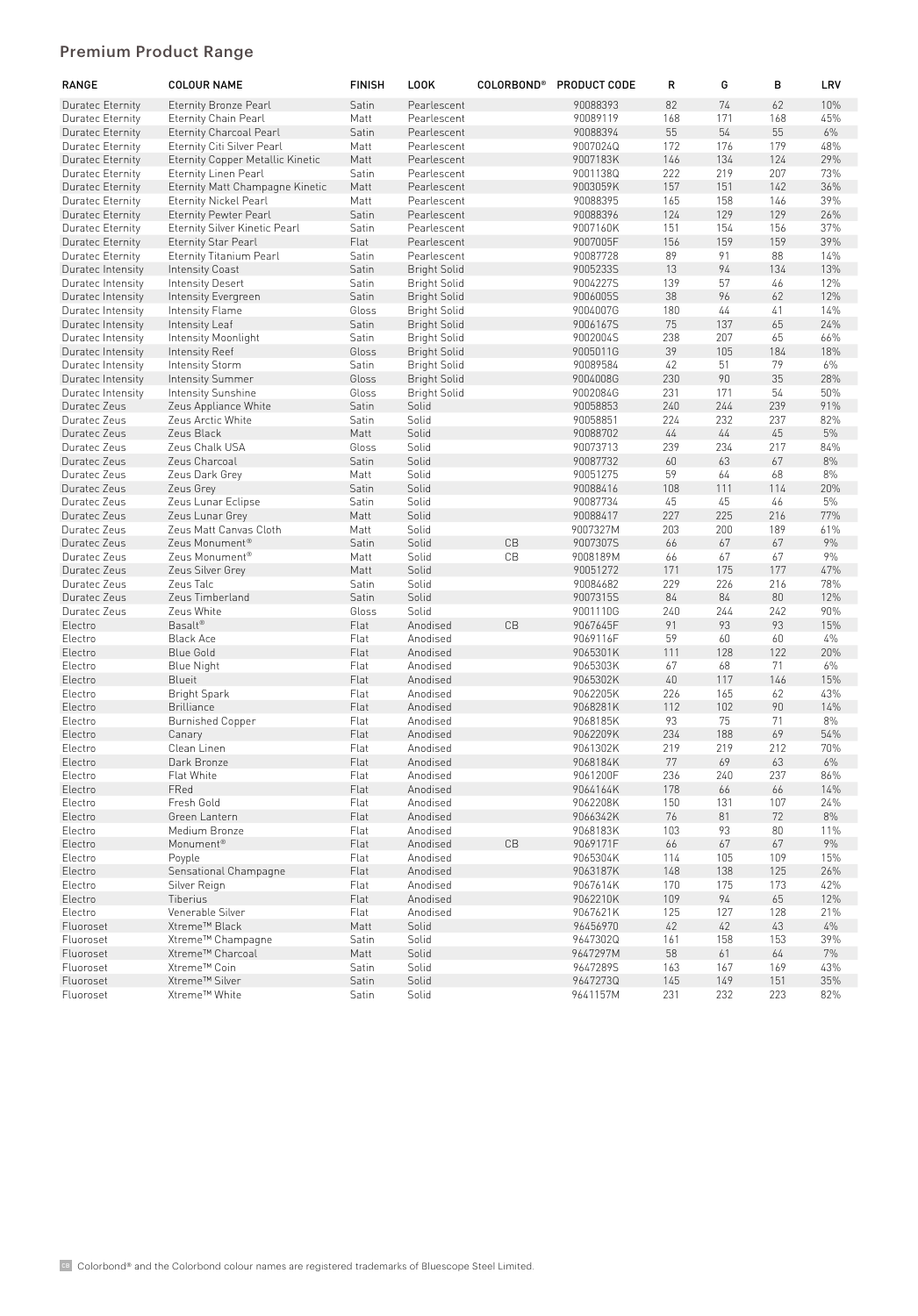## **Worth doing, worth Dulux.**

Whatever your project needs, Dulux powder coatings provide you with the confidence and quality that will make it all worthwhile.

#### Meeting Industry Standards

Dulux Premium Powder Coat Products are designed to meet both the global AAMA and Australian AS3715 standard architectural standards.

|              | Fluoroset                   | Electro                 | Duratec                 |
|--------------|-----------------------------|-------------------------|-------------------------|
| AAMA 2605    |                             |                         |                         |
| AAMA 2604    |                             |                         |                         |
| AAMA 2603    |                             |                         |                         |
| Coating Type | Ultra Durable Fluoropolymer | Super Durable Polyester | Super Durable Polyester |

#### Meeting Project Needs

The following tables can be used to help identify your project and environment needs, and ultimately the product choice you have from this card.

#### Product Suitability – Aluminium and Steel

Aluminium specifications are typically 1 coat systems, whilst steel specifications are 2–3 coat systems.

Please refer to the table below to clarify:

| Project, Environment and Conditions |             |                            | Primer System |         | <b>Top Coat Choice</b> |                      |             |
|-------------------------------------|-------------|----------------------------|---------------|---------|------------------------|----------------------|-------------|
| Project Type                        | Environment | Conditions                 | Zincshield    | E-Prime | Fluorose <sup>1</sup>  | Electro <sup>2</sup> | Durate $c2$ |
| Monumental                          | Exterior    | Severe or Tropical         | $\circ$       | $O^*$   |                        |                      |             |
| Monumental                          | Exterior    | Mild                       | $\circ$       |         |                        |                      |             |
| Prestigious Commercial              | Exterior    | Severe or Tropical         | $\circ$       | $O^*$   |                        |                      |             |
| Prestigious Commercial              | Exterior    | Mild                       | $\circ$       |         |                        |                      |             |
| Commercial                          | Exterior    | Severe or Tropical         | $\circ$       | $O^*$   |                        |                      |             |
| Commercial                          | Exterior    | Mild                       | $\circ$       |         |                        |                      |             |
| Residential                         | Exterior    | Severe or Tropical         | $\circ$       | $O^*$   |                        |                      |             |
| Residential                         | Exterior    | Mild                       | $\circ$       |         |                        |                      |             |
| Non Habitable                       | Exterior    | Severe or Tropical         | O             | $O^*$   |                        |                      |             |
| Non Habitable                       | Exterior    | Mild                       | $\circ$       |         |                        |                      |             |
| All Projects                        | Interior    | Moderate Interior (High)   | $\circ$       | $O^*$   |                        |                      |             |
| All Projects                        | Interior    | Moderate Interior (Medium) | $\circ$       | $\star$ |                        |                      |             |
| All Projects                        | Interior    | General Interior           | $\circ$       |         |                        |                      |             |

● Steel Shield and Alumi Shield Warranty available

O Primer required for Steel Shield Warranties.

\* E-Prime base coat is mandatory for Alumi Shield warranties on perforated and expanded aluminium where indicated.

1. Fluoroset may be suitable in locations <10m from the high tide line, e.g. harbours (contact Dulux for advice) and is NOT suitable in strongly acidic environments so PH must be >5.

2. Electro and Duratec are only suitable for coastal environments >10m from the high tide and are NOT suitable in strongly acidic environments so PH must be >5.

• Non-Habitable projects are those that are not dwelling types. Examples can be furniture, bus shelters, statues, signage etc.

• Residential properties up to 3 levels (BCA Class 1 & 10) are typically easy to maintain, given their height and access.

• High-rise projects are less sheltered from neighboring buildings, raising their exposure and reducing the ease of maintenance.

• All projects can include monumental, prestigious commercial, commercial and residential of all types (levels).

• Alumi Shield Warranties are only available on: architectural aluminium applications, including perforated aluminium and expanded aluminium.

• Steel Shield Warranties are only available on: Mild Steel, Bright/Semi Bright Steel, Black Steel and Blue Steel.

• Please refer to a Dulux DuSpec Specification for exact specification – including preparation and blasting requirements.

#### Conditions

Use the following table which references AS4312 (atmospheric corrosivity zones) to define the environmental conditions of your project:

| Environment | Conditions        | Corrosivity Level and Zone | Mild Steel Corrosion Rate <sup>1</sup> | <b>Example Environments</b>                               |
|-------------|-------------------|----------------------------|----------------------------------------|-----------------------------------------------------------|
| Exterior    | Mild              | Low $(C2)$                 | $1.3 - 25$                             | Arid, urban, inland, city                                 |
|             |                   | Medium (C3)                | $25 - 50$                              | Industrial, coastal and geothermal <sup>2</sup>           |
|             | Severe            | High $(C4)$                | $50 - 80$                              | Sea shore (calm)                                          |
|             |                   | Very High (C5-M, C5-I)     | $80 - 200$                             | Sea shore (surf), ANZ Islands and/or heavy industrial     |
|             | Tropical          | High $(T)$                 | $80 - 200$                             | High, humid and monsoonal locations incl. Pacific Islands |
| Interior    | General Interior  | Very low (C1)              | < 1.3                                  | Dry interiors                                             |
|             |                   | Low $(C2)$                 | $1.3 - 25$                             | Minor condensation                                        |
|             | Moderate Interior | Medium (C3)                | $25 - 50$                              | High moisture                                             |
|             |                   | High $(C4)$                | $50 - 80$                              | Significant contamination                                 |

\* Tropical projects – it is recommended to speak to a Dulux Account Manager or call the advice line on 13 24 99.

1. Corrosion rate is for uncoated steel and is for reference to Steel Shield warranty environments.

2. Geothermal enviroments with a PH >5 and >9. For PH outside consult Dulux.